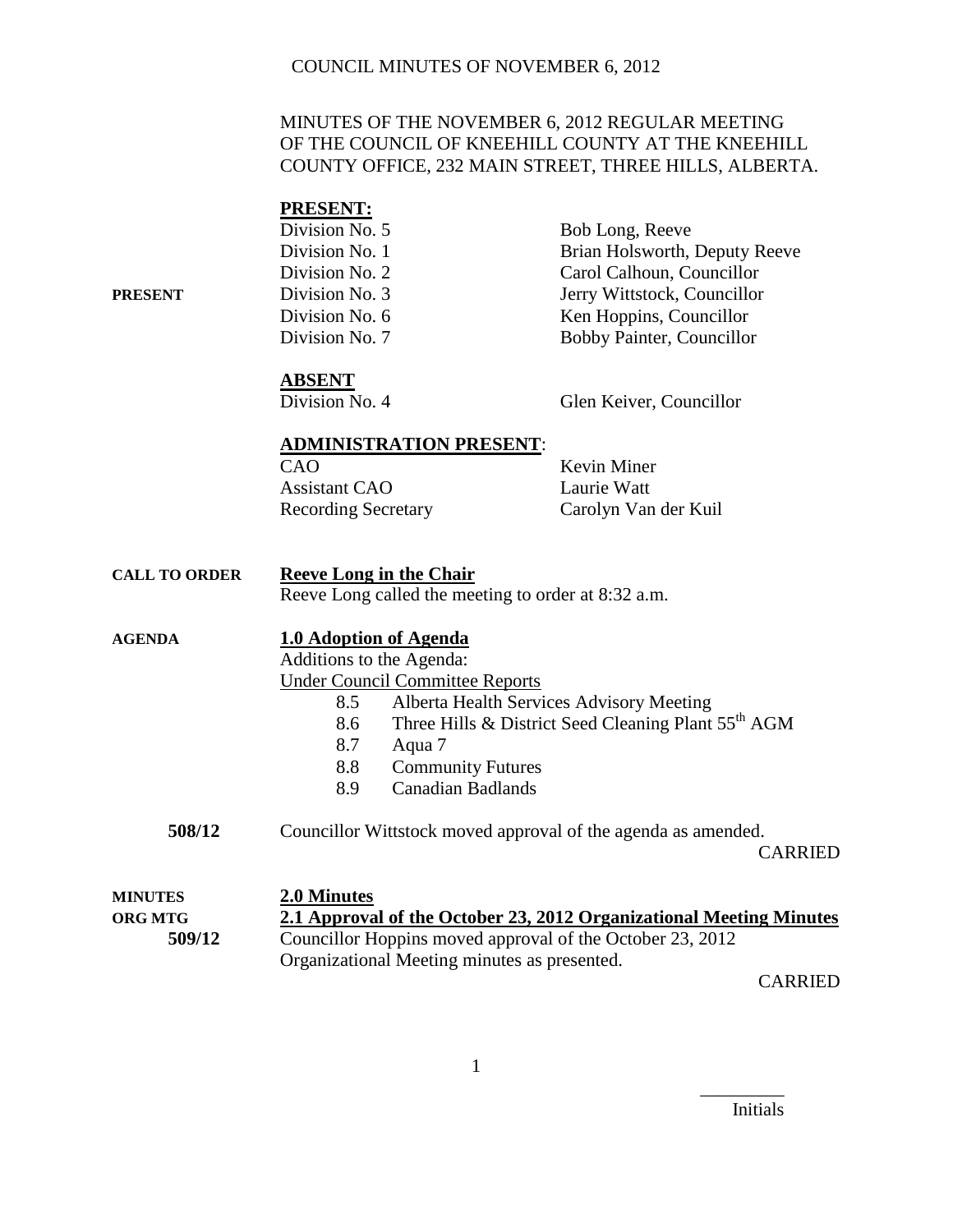| <b>REGULAR MTG</b>      | 2.2 Approval of the October 23, 2012 Regular Meeting Minutes                     |  |  |
|-------------------------|----------------------------------------------------------------------------------|--|--|
| 510/12                  | Councillor Calhoun moved approval of the October 23, 2012 Regular                |  |  |
|                         | Council Meeting minutes as presented.                                            |  |  |
|                         | <b>CARRIED</b>                                                                   |  |  |
|                         |                                                                                  |  |  |
| <b>NEW BUSINESS</b>     | <b>7.0 New Business</b>                                                          |  |  |
|                         | REC & LEISURE GRT 7.1 Recreational and Leisure Capital Funding Grant             |  |  |
| 511/12                  | Councillor Calhoun moved that Council approve funding from the                   |  |  |
|                         | Recreational and Leisure Capital Funding Grant, to the Village of Acme,          |  |  |
|                         | for the skating rink and skate shack upgrades, in the amount of                  |  |  |
|                         | \$25,540.00, to the Carbon and District Recreation Board, for the                |  |  |
|                         | replacement of the outdoor skating rink and skating rink shack, in the           |  |  |
|                         | amount of \$28,700.00, and to the Linden and District Agricultural               |  |  |
|                         | Society, to install skate rink cover and other facility upgrades, in the         |  |  |
|                         | amount of \$53,019.00.                                                           |  |  |
|                         | <b>CARRIED</b>                                                                   |  |  |
|                         |                                                                                  |  |  |
| <b>STRAT PLAN PRIOR</b> | <b>7.2 Strategic Planning Priorities and Action Plans</b>                        |  |  |
| & ACTION PLAN           | Councillor Wittstock moved that Council receive the Strategic Planning           |  |  |
| 512/12                  |                                                                                  |  |  |
|                         | Priorities and Action Plans report as information.<br><b>CARRIED</b>             |  |  |
|                         |                                                                                  |  |  |
|                         | Pete McRae, Director of Operations, and Brandy Hay Evans, Operations             |  |  |
|                         | Executive Assistant, entered the meeting at 8:59 a.m.                            |  |  |
|                         |                                                                                  |  |  |
| <b>OPERATIONS</b>       | <b>4.0 Operations</b>                                                            |  |  |
|                         | <b>4.1 Operations Summary</b>                                                    |  |  |
| <b>OPR SUMMARY</b>      | Pete McRae presented the Operations Report comprised of Transportation           |  |  |
|                         | (Roads), Water and Miscellaneous updates. The following items were               |  |  |
|                         | also addressed:                                                                  |  |  |
|                         |                                                                                  |  |  |
|                         | • Discussion on how long the water will flow when the power is off.              |  |  |
|                         | • Fetterly road upgrade.                                                         |  |  |
|                         | Council directed Operations to contact Alberta Transportation about<br>$\bullet$ |  |  |
|                         | fixing the hole on highway #805 outside the General Store in                     |  |  |
|                         | Wimborne and to tell them we have had complaints with Carillion not              |  |  |
|                         | putting enough sand on Highway #21 last week during the bad weather.             |  |  |
|                         |                                                                                  |  |  |

Debi Moon, reporter for The Capital, entered the meeting at 9:04 a.m.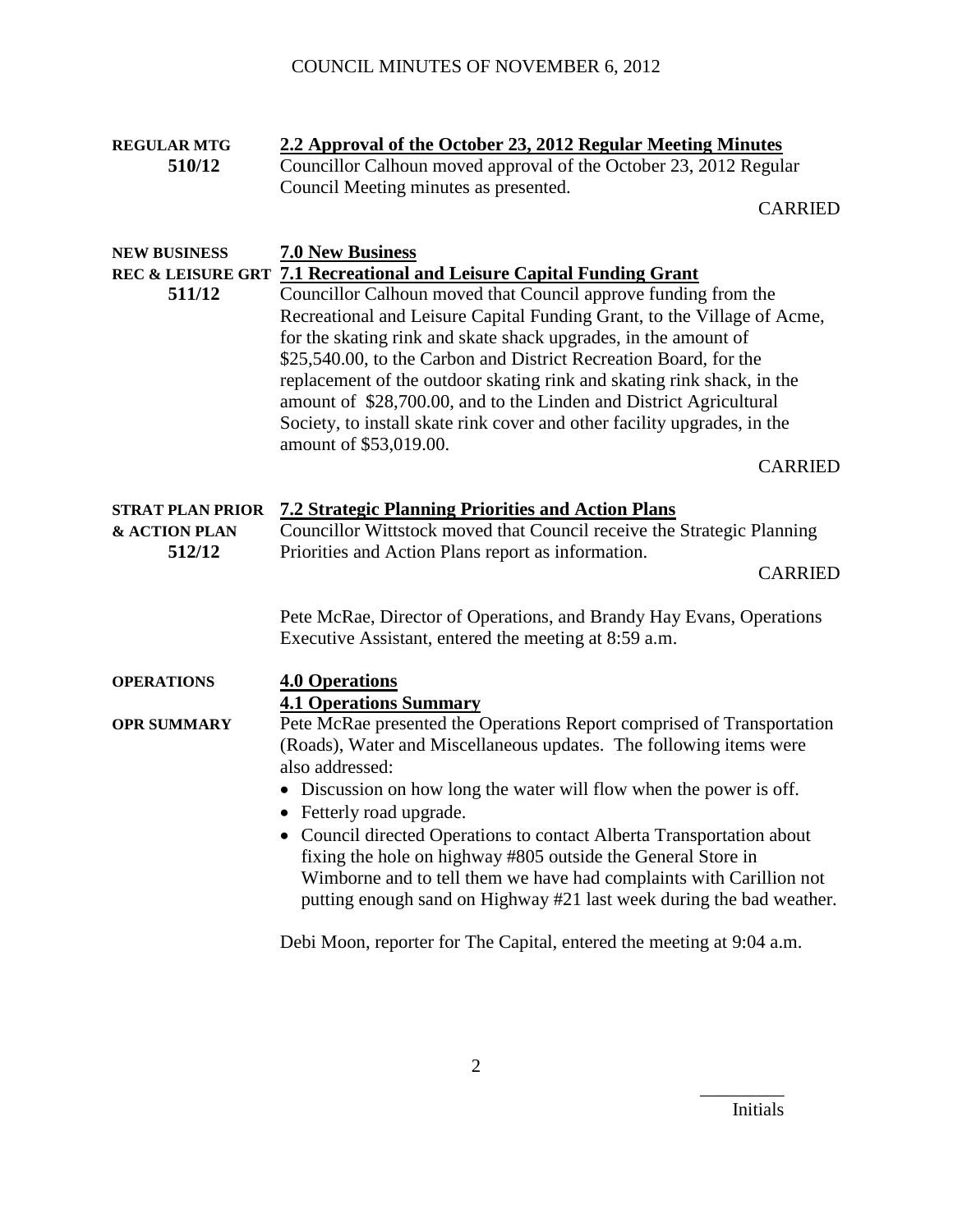| 513/12                                          | Councillor Calhoun moved that Council direct administration to<br>investigate the cost of installing and housing permanent back-up<br>generators at the Grainger, Helkirk, Gamble and Sunnyslope Reservoirs<br>and bring information back to a future Council meeting.<br><b>CARRIED</b>           |  |
|-------------------------------------------------|----------------------------------------------------------------------------------------------------------------------------------------------------------------------------------------------------------------------------------------------------------------------------------------------------|--|
| 514/12                                          | Councillor Wittstock moved that Council receive the Operations<br>Summary report as presented.<br><b>CARRIED</b>                                                                                                                                                                                   |  |
|                                                 | The meeting recessed from 9:27 a.m. to 9:35 a.m.                                                                                                                                                                                                                                                   |  |
|                                                 | Present when the meeting reconvened were Jerry Brett, Senior Planning<br>and Development Officer, and Gilbert Quashie-Sam, Planning and<br>Development Officer.                                                                                                                                    |  |
| <b>RD DEVELPMENT</b><br><b>POLICY</b><br>515/12 | <b>6.0 Business from the Previous Minutes</b><br><b>6.1 Road Development Policies</b><br>Councillor Holsworth moved that Council approve to amend<br>Policy #5-13A, Development of Undeveloped Road Allowance, as<br>presented.<br><b>CARRIED</b>                                                  |  |
|                                                 | Jerry Brett, Gilbert Quashie-Sam, Pete McRae and Brandy Hay Evans left<br>the meeting at 10:00 a.m.                                                                                                                                                                                                |  |
|                                                 | Mike Morton, Director of Finance entered the meeting at 10:01 a.m.                                                                                                                                                                                                                                 |  |
| <b>FINANCIAL</b><br>2013 BUDGET                 | <b>5.0 Financial Reports</b><br><b>5.1 Draft Budget 2013</b><br>Mike Morton reviewed the amendments requested by Council at the<br>Committee of the Whole meeting held on October 23, 2012. The 2013<br>Budget will be presented to Council at the November 20, 2012 meeting for<br>consideration. |  |
|                                                 | Mike Morton left the meeting at 10:52 a.m.                                                                                                                                                                                                                                                         |  |
|                                                 | The meeting recessed from $10:52$ a.m. to $11:02$ a.m.                                                                                                                                                                                                                                             |  |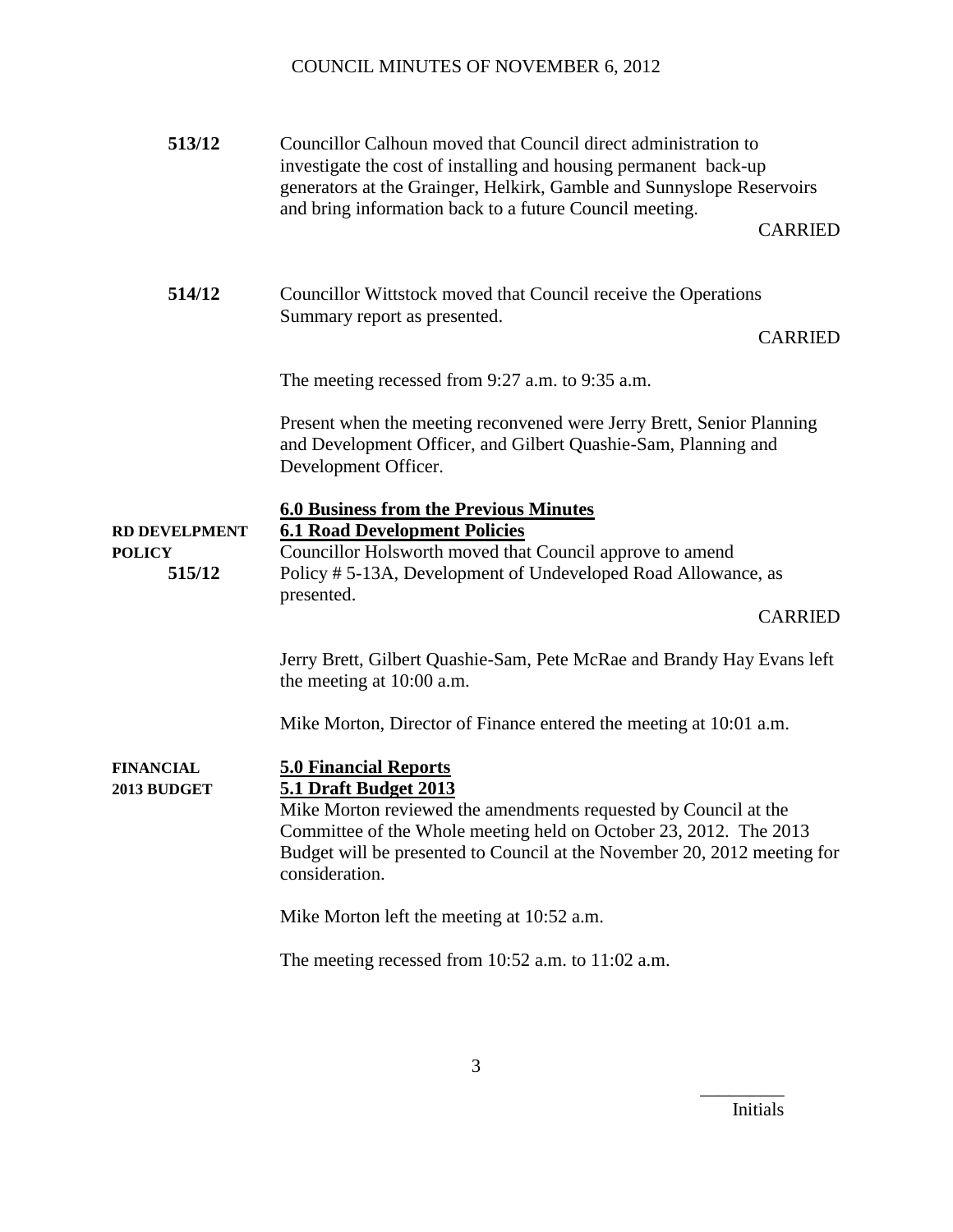| <b>NEW BUSINESS</b><br><b>COUNCIL POLICIES</b>      | 7.0 New Business Cont'd<br><b>7.3 Councillor Policies</b>                                                                                                                                                                                                                                                           |  |  |
|-----------------------------------------------------|---------------------------------------------------------------------------------------------------------------------------------------------------------------------------------------------------------------------------------------------------------------------------------------------------------------------|--|--|
| 516/12                                              | Councillor Calhoun moved that Council approve to amend Policy #3-6,                                                                                                                                                                                                                                                 |  |  |
|                                                     | Convention Rates, as presented in Option #2.                                                                                                                                                                                                                                                                        |  |  |
|                                                     | <b>CARRIED</b>                                                                                                                                                                                                                                                                                                      |  |  |
| 517/12                                              | Councillor Wittstock moved that Council approve to amend<br>Policy #3-19-2, Reimbursement- Meals, as presented in Option #1.<br><b>CARRIED</b>                                                                                                                                                                      |  |  |
| <b>SPARE PUMPER</b><br><b>REPLACEMENT</b><br>518/12 | <b>7.4 Kneehill County Spare Pumper Replacement</b><br>Councillor Holsworth moved that Council approves the purchase of a<br>used fire pumper to be used as a spare for Kneehill Regional Fire<br>Operations at a cost not to exceed \$20,000 with funds coming from<br>contingency.<br><b>CARRIED</b>              |  |  |
| <b>COUNCIL REPORTS</b><br><b>WIND FARM TOUR</b>     | <b>8.0 Council and Committee Reports</b><br>8.1 Wind Farm Tour – Written report by Councillor Hoppins on the<br>wind farm tour Kneehill County provided to the M.D. of Provost.                                                                                                                                     |  |  |
| <b>FLAPJACK FIESTA</b>                              | 8.2 Trochu Flapjack Fiesta Supper- Written report by Councillor<br>Hoppins on attending the Flapjack Fiesta Supper in Trochu on October 4,<br>2012.                                                                                                                                                                 |  |  |
| <b>HUXLY SEWER</b>                                  | 8.3 Huxley Sewer Up-grade – Written report by Councillor Hoppins on<br>the meeting he attended with Huxley ratepayers to discuss a potential<br>upgrade to the Huxley sewer lagoon. There was a consensus with the<br>ratepayers after the meeting that the cost to proceed with this project<br>would be too high. |  |  |
| <b>ASB</b>                                          | 8.4 Agricultural Service Board–Written report by Councillor Hoppins<br>on the Agricultural Service Board meeting he attended on October 30/12.                                                                                                                                                                      |  |  |
|                                                     | AHS ADVISORY MTG 8.5 Alberta Health Services Advisory Meeting-Written report by<br>Councillor Calhoun on attending the Alberta Health Services Advisory<br>Meeting held in Red Deer on October 30, 2012.                                                                                                            |  |  |
|                                                     | Debi Moon left the meeting at 11:30 a.m.                                                                                                                                                                                                                                                                            |  |  |
| <b>THILL SEED CLEAN</b>                             | <b>8.6 Three Hills &amp; District Seed Cleaning Plant 55th AGM-</b> Written<br>report by Councillor Hoppins on attending the Three Hills and District<br>Seed Cleaning Plant 55 <sup>th</sup> AGM on November 5, 2012.                                                                                              |  |  |

Initials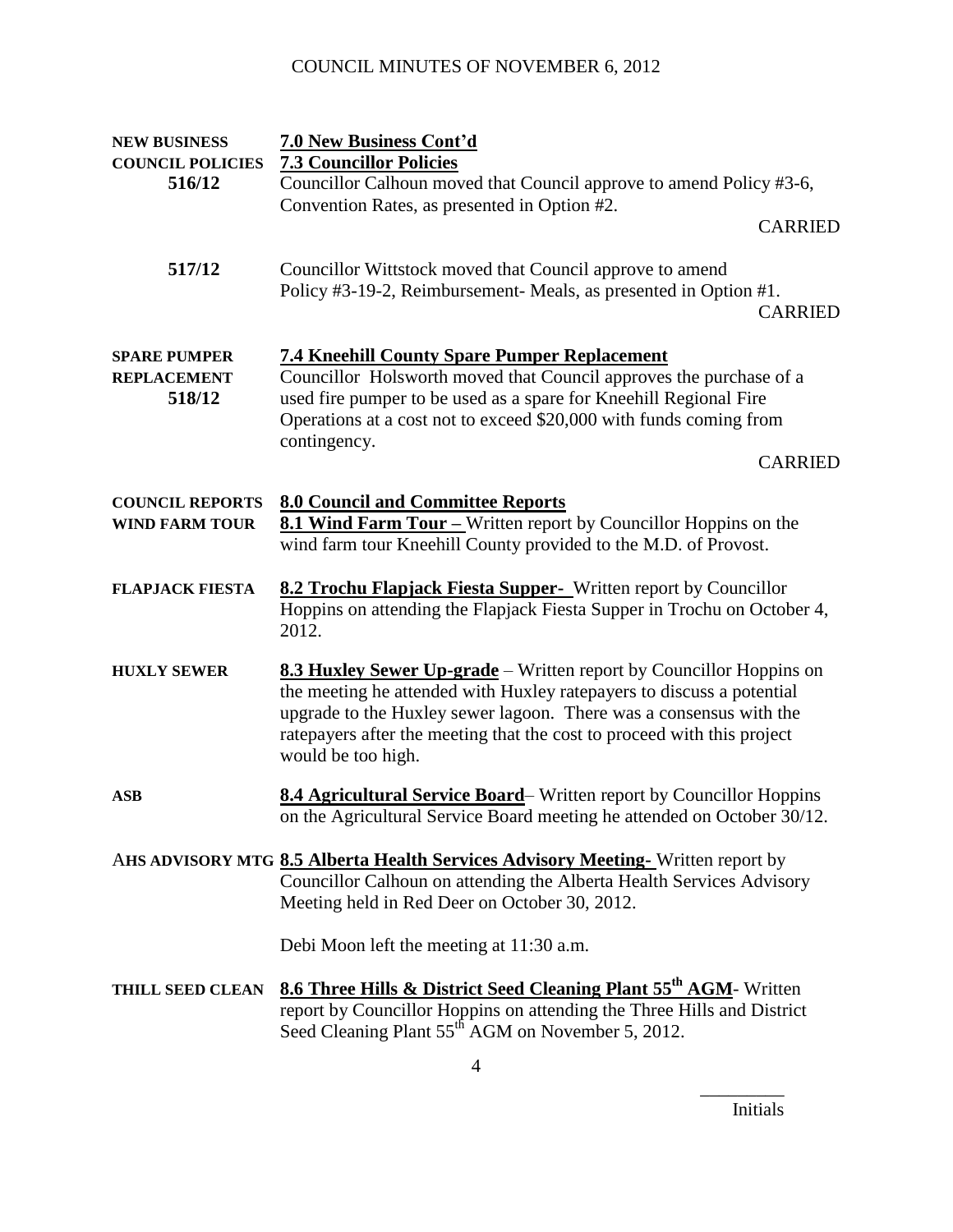| <b>AQUA 7</b>                   | <b>8.7 Aqua 7-</b> Written report by Councillor Wittstock on attending the Aqua<br>7 meeting held on October 25, 2012. Next meeting will be held December<br>19, 2012. |                |  |
|---------------------------------|------------------------------------------------------------------------------------------------------------------------------------------------------------------------|----------------|--|
| <b>COM FUTURES</b>              | 8.8 Community Futures-Written report by Reeve Long on the meeting<br>he attended in Strathmore.                                                                        |                |  |
| <b>CDN BADLANDS</b>             | <b>8.9 Canadian Badlands-</b> Written report by Reeve Long.                                                                                                            |                |  |
| 519/12                          | Councillor Hoppins moved that Council receive the Council and<br>Committee Reports as presented.                                                                       | <b>CARRIED</b> |  |
| <b>CORRESPONDENCE</b><br>520/12 | 9.0 Correspondence Report<br>Councillor Calhoun moved that Council receive the Correspondence<br>Report.                                                               | <b>CARRIED</b> |  |
| <b>BUS PENDING</b>              | <b>10.0 Council Business Pending &amp; Summary Reports</b><br>10.1 Business Pending Report 2008/2009/2010/2011                                                         |                |  |
| 521/12                          | <b>10.2 Business Pending Report 2012</b><br>Councillor Holsworth moved that Council receive the Business Pending<br>reports.                                           |                |  |
|                                 |                                                                                                                                                                        | <b>CARRIED</b> |  |
| <b>SUMMARY REPORT</b><br>522/12 | <b>10.3 Business Completed Items Summary Report 2012</b><br>Councillor Wittstock moved that Council receive the Business Summary<br>report.                            | <b>CARRIED</b> |  |
|                                 | The meeting recessed from $12:03$ p.m. to $1:14$ p.m.                                                                                                                  |                |  |
| <b>IN-CAMERA</b><br>523/12      | 11.0 In-Camera<br>Councillor Hoppins moved that Council go into In-Camera at 1:14 p.m.                                                                                 | <b>CARRIED</b> |  |
| 524/12                          | Councillor Painter moved the meeting out of In-Camera at 2:02 p.m.                                                                                                     | <b>CARRIED</b> |  |

Initials